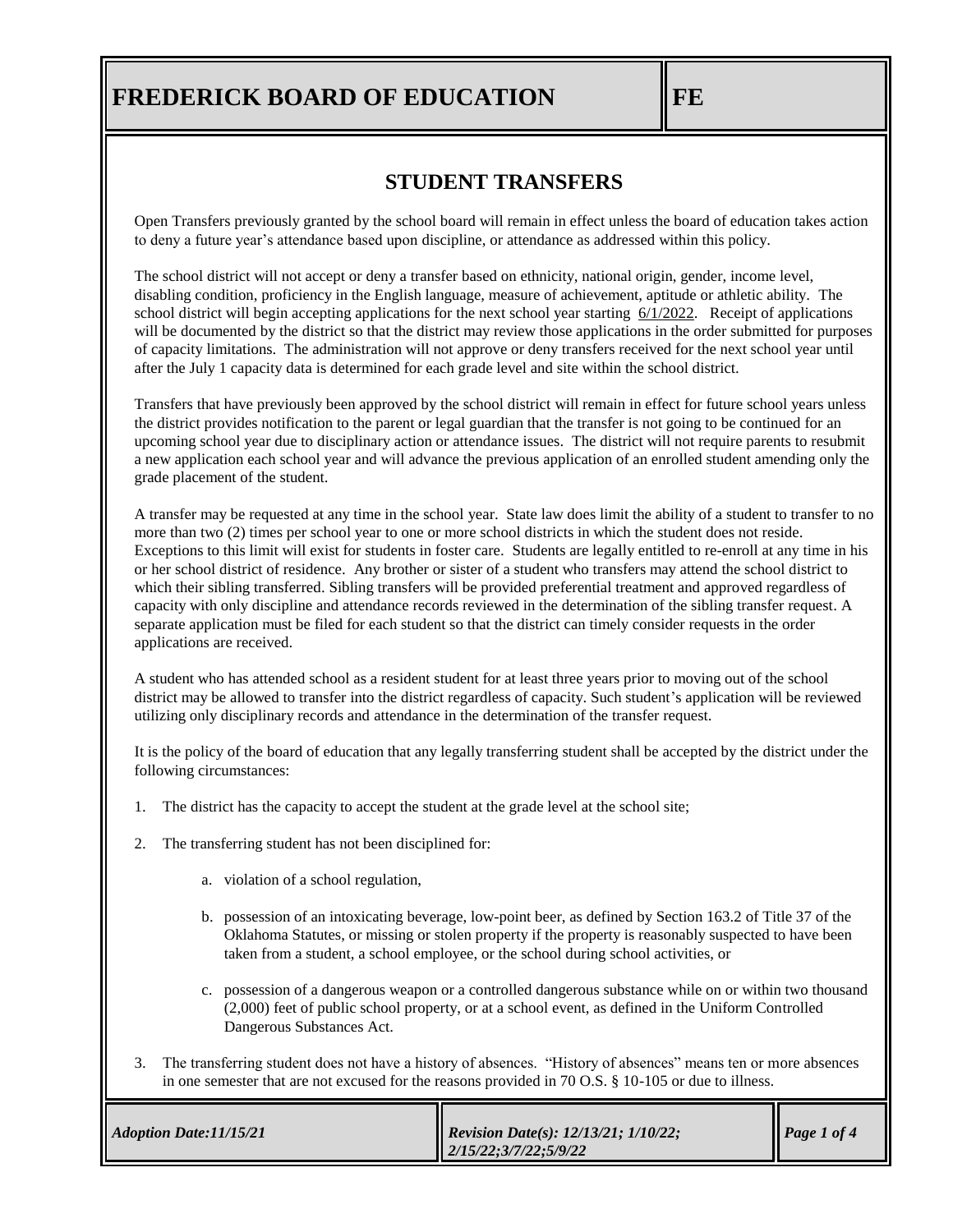#### **TRANSFER POLICY(Cont.)**

By the first day of January, April, July and October, the board of education shall establish the number of transfer students the district has the capacity to accept in each grade level for each school site within the district. The number of transfer students for each grade level at each site that the district has the capacity to accept will be posted in a prominent place on the school district's website. The district shall report to the State Department of Education the number of transfer students for each grade level for each school site which the district has the capacity to accept.

| The district has a capacity of | 20 | and an availability of | $\Omega$ | In Grade | PK. |
|--------------------------------|----|------------------------|----------|----------|-----|
| The district has a capacity of | 60 | and an availability of | $\Omega$ | In Grade | KG  |
| The district has a capacity of | 60 | and an availability of | 5        | In Grade | 1   |
| The district has a capacity of | 60 | and an availability of | 4        | In Grade | 2   |
| The district has a capacity of | 60 | and an availability of | $\Omega$ | In Grade | 3   |
| The district has a capacity of | 60 | and an availability of | $\theta$ | In Grade | 4   |
| The district has a capacity of | 60 | and an availability of | $\Omega$ | In Grade | 5   |
| The district has a capacity of | 60 | and an availability of | 2        | In Grade | 6   |
| The district has a capacity of | 70 | and an availability of | 22       | In Grade | 7   |
| The district has a capacity of | 70 | and an availability of | 17       | In Grade | 8   |
| The district has a capacity of | 70 | and an availability of | 3        | In Grade | 9   |
| The district has a capacity of | 70 | and an availability of | 4        | In Grade | 10  |
| The district has a capacity of | 70 | and an availability of | 8        | In Grade | 11  |
| The district has a capacity of | 70 | and an availability of | 9        | In Grade | 12  |
|                                |    |                        |          |          |     |

A student shall be allowed to transfer to a district in which the parent or legal guardian of the student is employed as a teacher as per 70 O.S. § 8-113.

The district will approve or deny the application and notify the parent of the student of the determination in writing within thirty (30) days of receiving an application. The school district shall enroll transfer students in the order in which they submit their applications. If the number of student transfer applications exceeds the capacity of the district, the district shall select transfer students in the order in which the district received the application. Students who are the dependent children of a member of the active uniformed military services of the United States on full-time activeduty status and students who are the dependent children of the military reserve on active duty orders shall be eligible for admission to the school district regardless of the capacity of the district. Students shall be eligible for military transfer if:

- 1. At least one parent of the student has a Department of Defense issued identification card; and
- 2. At least one parent can provide evidence that he or she will be on active-duty status or active-duty orders, meaning the parent will be temporarily transferred in compliance with official orders to another location in support of combat, contingency operation, or a national disaster requiring the use of orders for more than thirty (30) consecutive days.

If the transfer is accepted, the district shall notify the parents of the acceptance. The parent shall provide the district with written notification that the student will be enrolling within ten (10) days of notification of acceptance. Failure to notify the school district within (10) days of acceptance shall result in the cancellation of the transfer. The district will provide a written notice of cancellation to the parent of the student immediately up cancellation. If accepted, a student transfer is granted for the existing school year and may continue to attend in future years. At the end of the school year, the district may deny continued transfer of the student due to disciplinary reasons or a history of absences.

| Adoption Date: 11/15/21 | <b>Revision Date(s): 12/13/21; 1/10/22;</b><br>$\parallel$ 2/15/22;3/7/22;5/9/22 | $\vert$ Page 2 of 4 |
|-------------------------|----------------------------------------------------------------------------------|---------------------|
|-------------------------|----------------------------------------------------------------------------------|---------------------|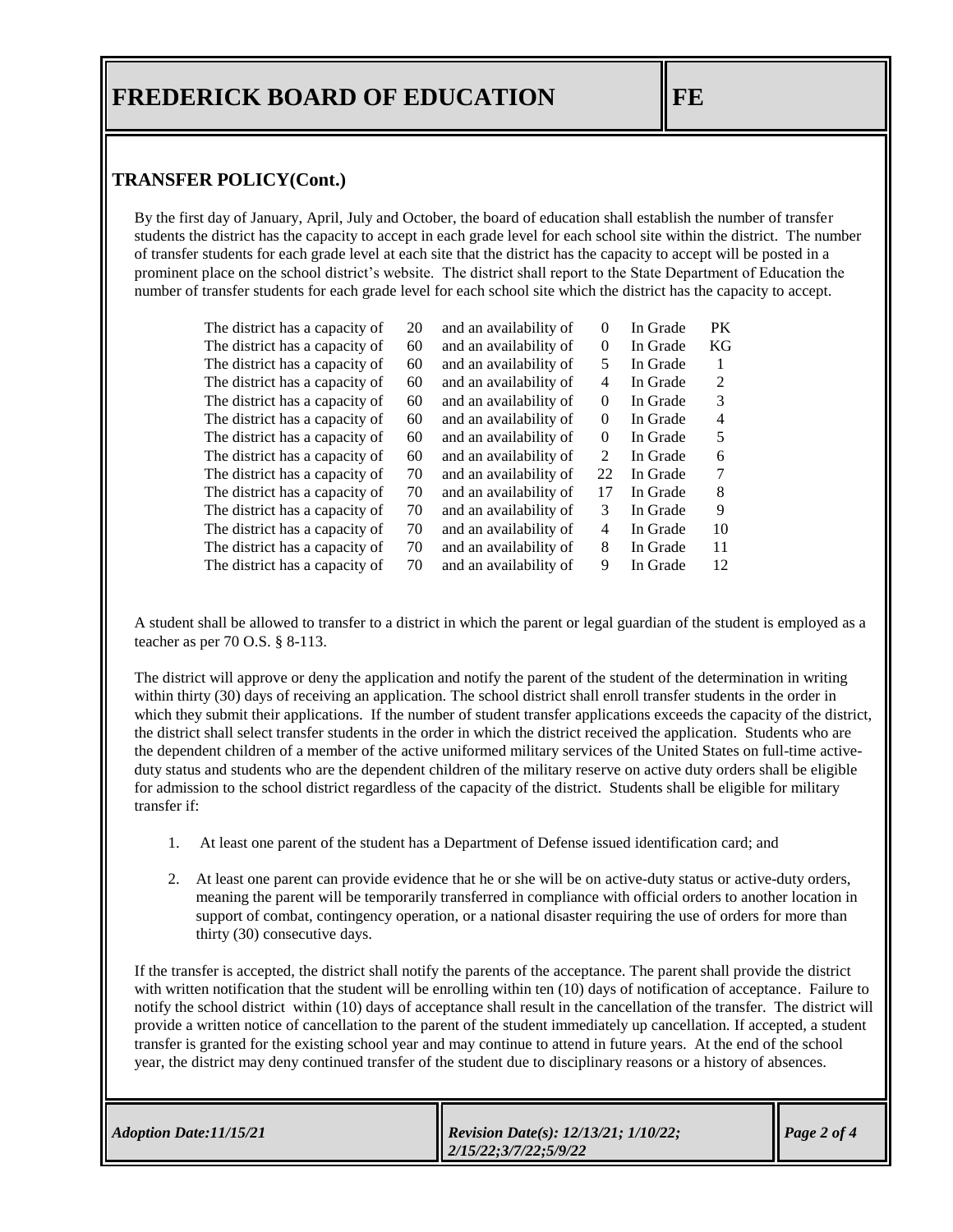Written notice of the intention to deny continued transfer of the student shall be given to a parent of a student no later than July 15. The parent may appeal the denial of a continued transfer.

| Adoption Date: 11/15/21 | <b>Revision Date(s): 12/13/21; 1/10/22;</b><br>$2/15/22$ ; 3/7/22; 5/9/22 | $\vert$ Page 3 of 4 |
|-------------------------|---------------------------------------------------------------------------|---------------------|
|-------------------------|---------------------------------------------------------------------------|---------------------|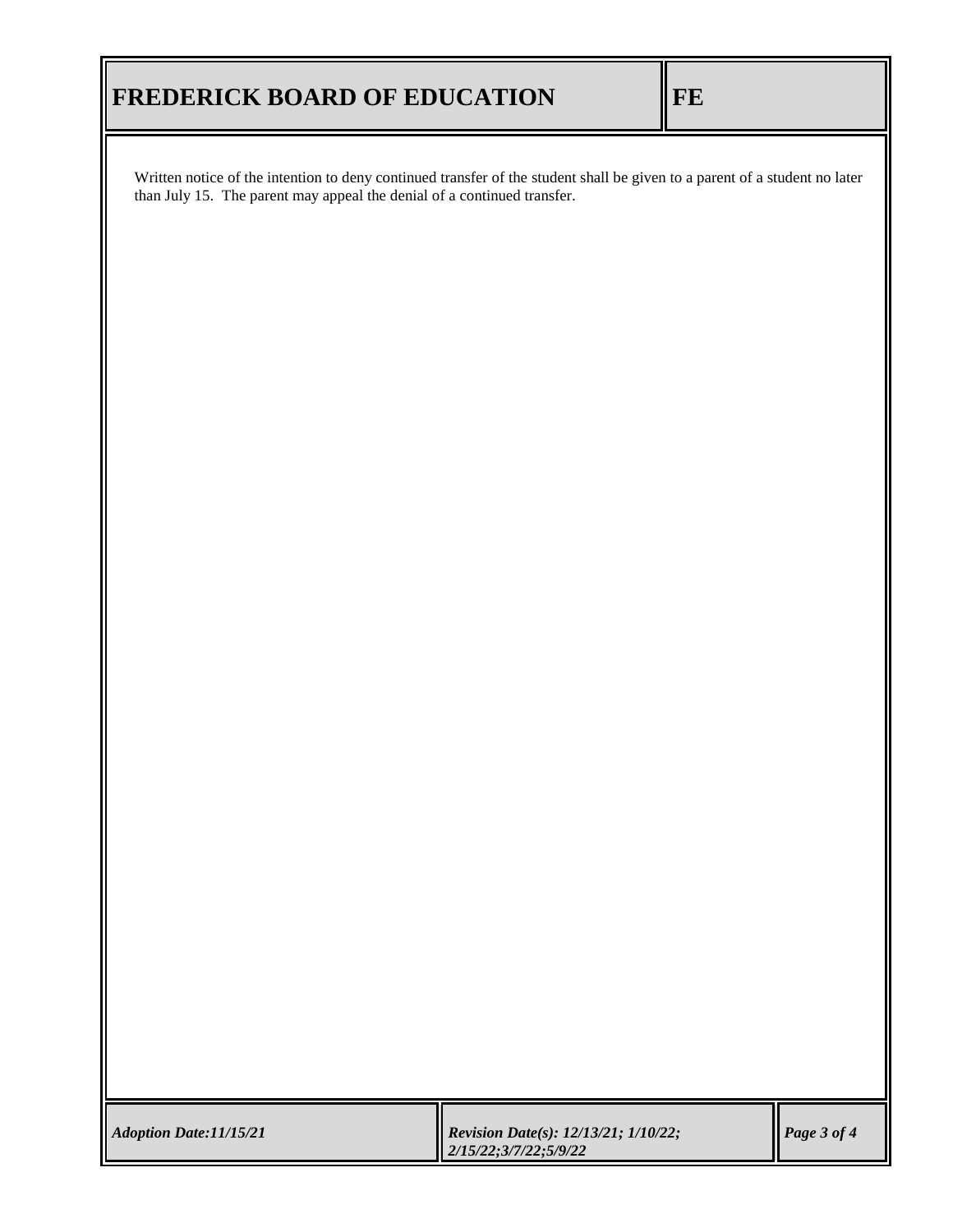### **TRANSFER POLICY(Cont.)**

If a transfer request is denied by the school district, the district shall provide notification of the denial in writing to the parent by either hand-delivery, by U.S. Mail or electronic mail. The notification shall include:

- 1. An explanation including but not limited to any citation to the statute, regulation, or school district policy under which the denial was made;
- 2. A copy of the policy adopted by the district for determining the number of transfer students the school district has the capacity to accept;
- 3. A copy of 210:10-1-18.1 from the Administrative Code; and
- 4. The date upon which the appeal will be due.

If a transfer request is denied by the administration, the parent or legal guardian of the student may appeal the denial within ten (10) days of notification of denial to the board of education. If notification was hand-delivered, the appeal period shall begin the day after the notification is delivered. If notification is sent by U.S. Mail, the appeal period shall begin three (3) days after the notification is mailed. If notification is sent via electronic mail, the appeal period shall begin the day after the notification is sent. The board of education shall consider the appeal at its next regularly scheduled board meeting if notice is provided prior to the statutory deadline for posting the agenda for the meeting. The board of education shall accept an otherwise untimely appeal if a parent of a student can establish that they did not receive actual notice of the notification denying the transfer request, and the appeal was submitted within ten (10) days after the parent of the student actually received notice.

The appeal to the board of education shall be submitted to the office of the superintendent. The appeal shall include the following:

- 1. The name, address and telephone number of the parent of the student and the student for whom the appeal is being taken;
- 2. The date the district gave notice denying the transfer request;
- 3. The basis for appealing the decision of the school district; and
- 4. The name, address and telephone number of the legal representative, if applicable.

During the appeal, the board of education will meet with the administration and parent or legal guardian of the student in executive session. While in executive session the administration will explain why the transfer was denied, and the members of the board will be able to ask questions of the administration. The board will then hear from the parent or legal guardian as to why the transfer should have been approved. The members of the board will be able to ask questions of the parent or legal guardian. The administration and the parent or legal guardian will be excused from the executive session while the board deliberates on the appeal. The board will return to open session and will vote to approve the denial or overturn the denial of the transfer.

If the board of education votes to deny an appeal of a request to transfer, the board of education shall instruct the superintendent to provide notification of denial in writing to the parent of the student by either hand-delivery, by U.S.

| Adoption Date: 11/15/21 | <b>Revision Date(s): 12/13/21; 1/10/22;</b><br>$\parallel$ 2/15/22;3/7/22;5/9/22 | $\vert$ Page 4 of 4 |
|-------------------------|----------------------------------------------------------------------------------|---------------------|
|                         |                                                                                  |                     |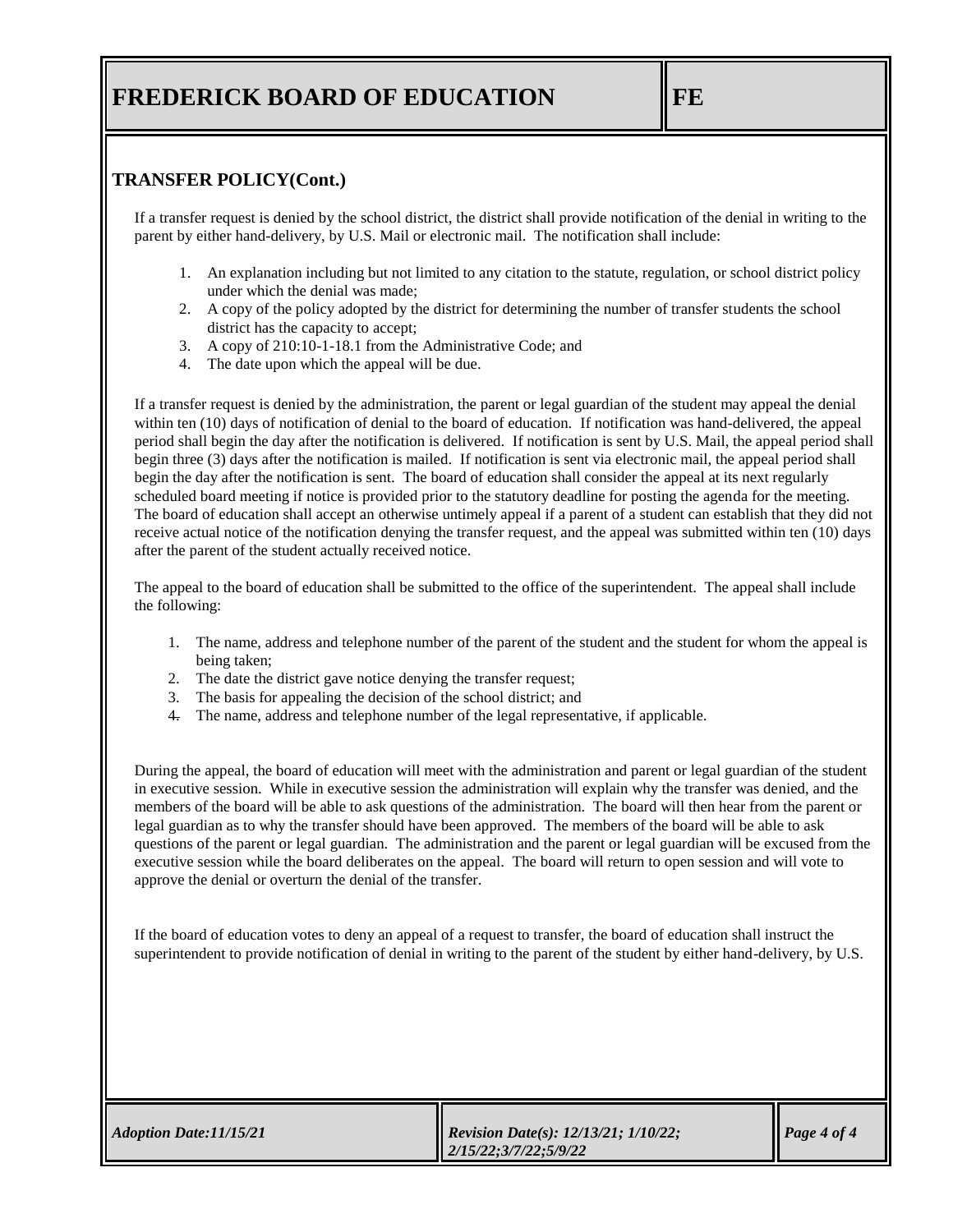### **TRANSFER POLICY(Cont.)**

Mail, or by electronic mail. The notification shall include:

- 1. An explanation, including the legal citation to the statute, regulation, or school district policy under which the denial was made;
- 2. A copy of the policy adopted by the board of education for determining the number of transfer students the district has capacity to accept;
- 3. A copy of the State Board of Education's prescribed form for an appeal; and
- 4. A copy of 210:10-1-18.1 which identifies the Accreditation standard for appealing the denial of a student transfer.

If the board of education votes to uphold the denial of the transfer, the parent or legal guardian may appeal the denial within ten (10) days of the notification of the appeal denial to the State Board of Education. The parent or legal guardian shall submit to the State Board of Education and to the superintendent of the district, a notice of appeal on the form prescribed by the State Board of Education. The superintendent shall immediately provide a copy of the appeal to each member of the board of education. Upon receipt of notice of an appeal, but not later than five (5) days prior to the date at which the State Board of Education is scheduled to consider the appeal the board of education may submit a written response to the appeal. Responses should not exceed five (5) pages. If not submitted by the parent, the board of education shall provide a copy of the policy adopted to determine the number of transfer students the district has the capacity to accept in each grade level for each school site within the district. The parent and the school district will have an opportunity to appear in person or by authorized representative or by attorney to address the State Board at the meeting.

A student who enrolls in a school district in which the student is not a resident shall not be eligible to participate in school-related extramural athletic competition governed by the Oklahoma Secondary School Activities Association for a period of one (1) year from the first day of attendance at the receiving school unless the transfer is from a school district which does not offer the grade the student is entitled to pursue as per 70 O.S. § 8-103.2.

#### **REFERENCE: 70 O.S. §1-114**

**70 O.S. §1-113 70 O.S. §5-117.1 70 O.S. §8-101, et seq. 70 O.S. §24-101, et seq.; §24-102 Family Education Rights and Privacy Act Atty. Gen. Op. No. 87-134, April 1, 1988 State Accreditation Standards 210:10-1-18 and 210:10-1-18.1**

**LEGAL NOTE: Senate Bill 783 repealed 70 O.S. § 8-104 effective March 31, 2021. Oklahoma law no longer allows emergency transfer of students. Oklahoma law regarding transfers will change again on January 1, 2022. A new sample policy has been created which addresses those changes that are effective with regard to student transfers on January 1, 2022.** 

# *THIS POLICY REQUIRED BY LAW.*

| <b>Revision Date(s): 12/13/21; 1/10/22;</b><br>Adoption Date: 11/15/21<br>$\parallel$ 2/15/22;3/7/22;5/9/22 |  |  | $\vert$ Page 5 of 4 |
|-------------------------------------------------------------------------------------------------------------|--|--|---------------------|
|-------------------------------------------------------------------------------------------------------------|--|--|---------------------|